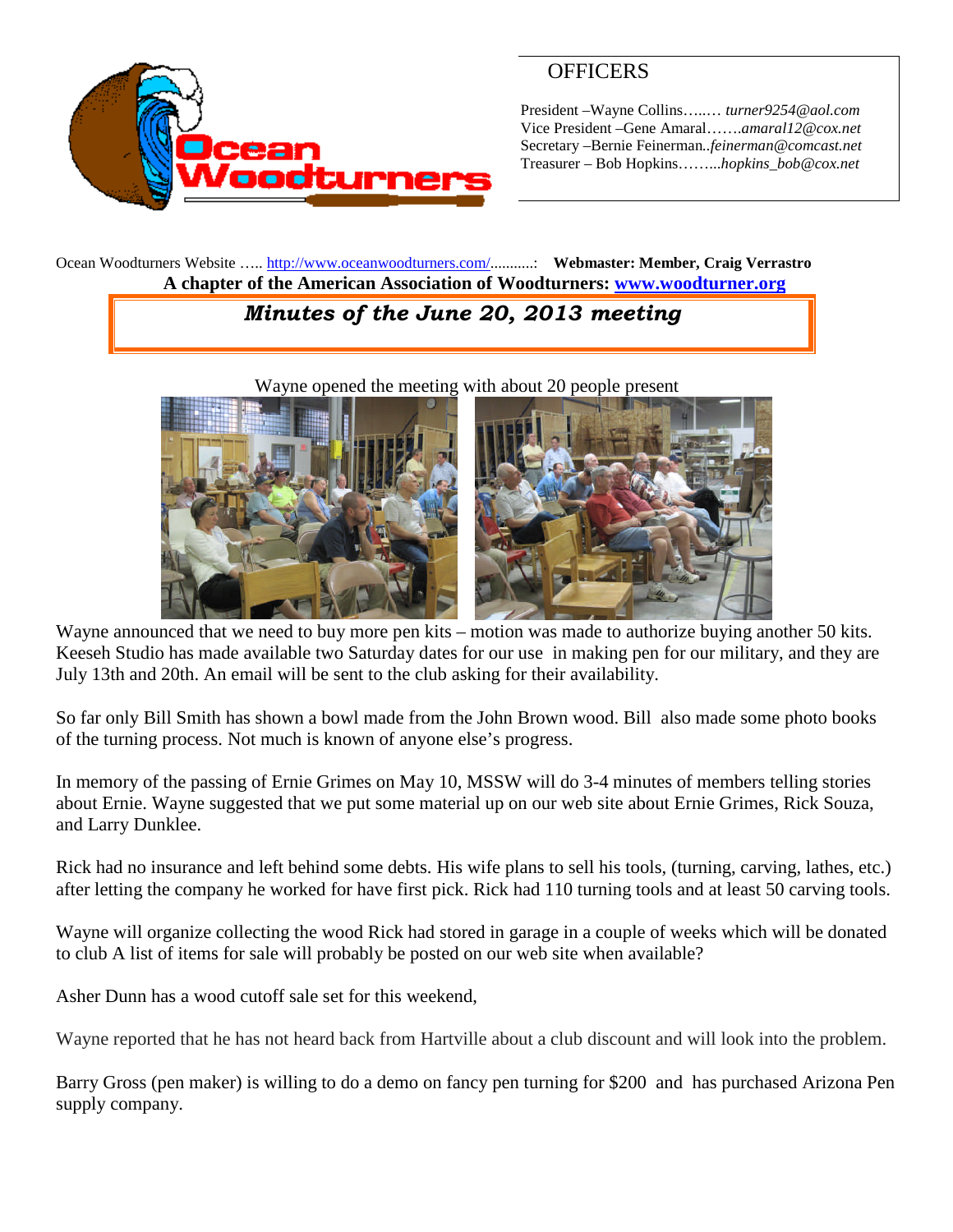The club voted to participate at the Pawcatuck Slater Park craft show - Sept 20&21. Mike Murray will follow up.

Mike Murray said that the Central CT club is hosting Jimmy Clewes on Aug 17 for a demo day – cost is \$20 and includes lunch. Demo is probably in Manchester CT.

Wayne is trying to organize a few people to take a trip to David Ellsworth for training. Wayne mentioned two professional turners (Mike Mahoney and Bill Grumbine) who seemed to have dropped teaching.

A demonstration for Demo for the July meeting is still in the planning stages.

Carousel project – since no one has definite plans to go to Phoenix in June 2014 for the AAW Symposium (&which is Father's day) the club is undecided about participating in the AAW Chapter Competition. However the club did decide it is interested in a club project that as many members as possible can participate in. Angelo will visit the Crescent Park Looff Carousel in East Providence to get some pictures, and may draw up plans later. Several people signed up as interested participants.

Angelo Iafrate suggested a work party to visit Bob O'Connor – help clean up workshop, cut trees, and make some turning blanks for Bob and the club. Bob has a forklift that could load cutup tree's into members trucks. Jeff Mee has a chainsaw and will participate. The work party is scheduled for Sunday July 21 starting at 9 AM.

Woodcraft in Walpole is honoring club member cards for discounts but the store want's an up to date membership list.

Gene suggested that the club spend a meeting devoted to jigs the members have made to simplify work. Fine Woodworking has some good books out on jigs. There are also video's available.....

Bob Hopkins treasury report - *Dues - \$25 for members (read newsletter on website), \$30 for members who get their newsletter by way of the post office. Mail your dues to: Bob Hopkins, 48 Tilbury Dr, Bristol, RI 02809*

Gail displayed several DVD's that we have in our library on the subject of hollowing vessels.

## **Demonstration Nigel Howe – turning large vessels**

Nigel Howe brought in a few of the large vessels that he likes to turn.







Starting with a freshly(?) cut tree trunk, he mounts a section on a faceplate, moves the blank onto his Vega lathe using a chain hoist to support the weight. He starts with shaping the first third on the outside and then hollowing it before moving on to the next section. Doing the shaping in sections makes it harder to get the final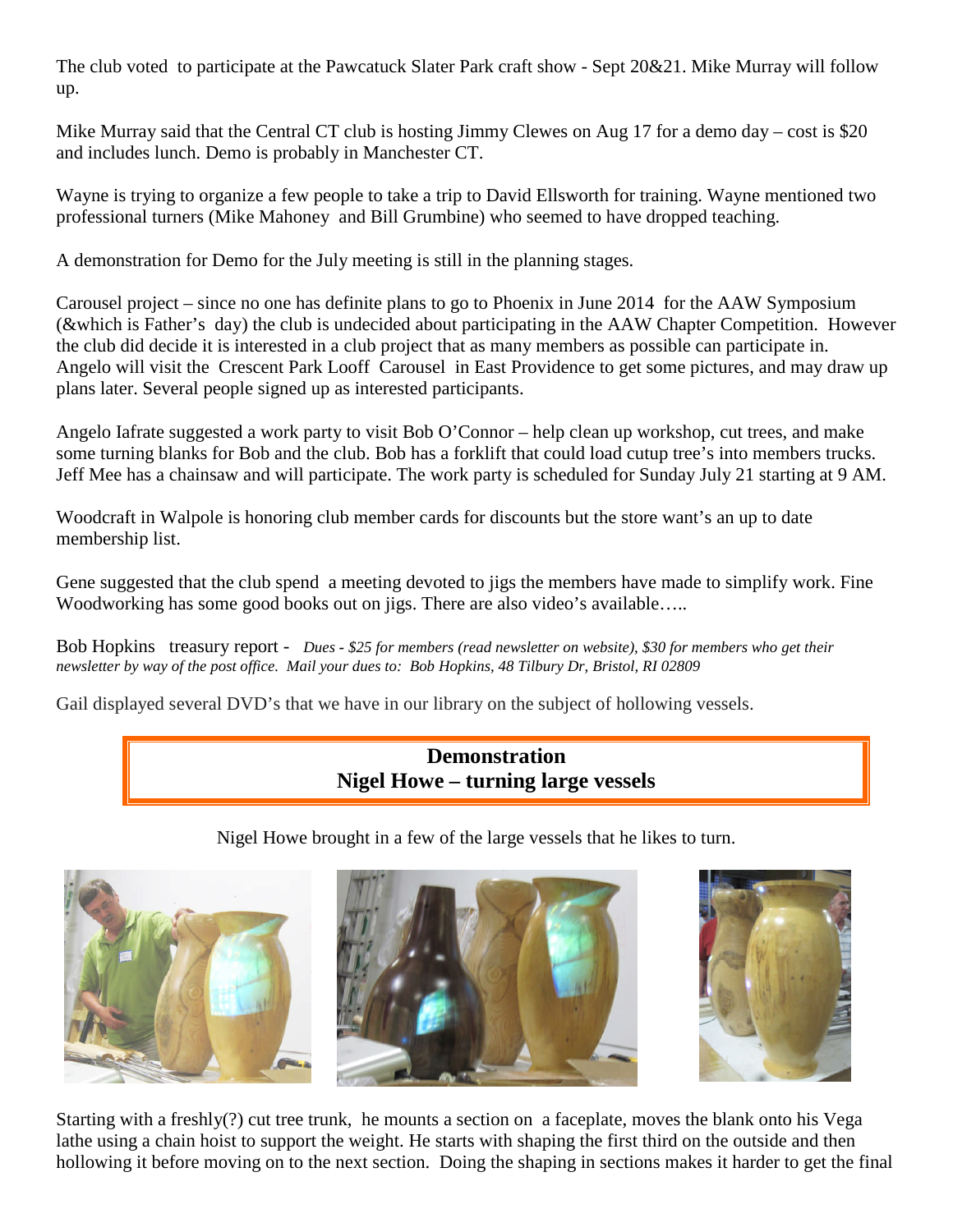shape just right. He leaves the bark on as long as practical to slow the drying/checking of the blank. When he is done with the shaping and hollowing he will flood the bottom with thin CA glue to try to prevent/minimize checking around the pith.

Nigel showed the large tools and calipers he has made to ease the turning. His biggest hollowing tool seems to be a 6 foot long of 2" square steel tubing with the ends modified to accept "standard" gouges and hollowing tools. He recommends the Rolly Munro articulated hollowing tool ( <http://www.rollymunro.co.nz/> ) above all others. [{http://www.youtube.com/watch?v=c\\_xhE9dxavo](http://www.youtube.com/watch?v=c_xhE9dxavo) is a link to 3 minute Youtube video put out by Axminister on the features of the Rolly Munro tool which is carried by many woodturning tool suppliers such as Packard [http://www.packardwoodworks.com/Merchant2/merchant.mvc?Screen=CTGY&Store\\_Code=packard&Category\\_Code=tools-munr](http://www.packardwoodworks.com/Merchant2/merchant.mvc?Screen=CTGY&Store_Code=packard&Category_Code=tools-munr) }

After explaining the process he uses, Nigel set up his large hollowing tool with a Munro hollower mounted, and showed how it worked hollowing a small blank on the club's Mini lathe. He asked for volunteers and Gil Blais tried his hand at using the setup.





Munro tool as pictured in Packard catalog



Large hollowing tool





Support for hollowing tool Gil Blais using the hollowing rig.

He ended his demonstration with a 9 minute "speeded up" video he made of hollowing one of the vessels he brought to the meeting.



Faceplate mounted blank is supported by a chain hoist while it is secured onto the headstock







Shaping is done in stages Hollowing started The vessel is parted off its faceplate and is supported at the tailstock end

## **Show and Tell**

Bill Smith brought in a photo book documenting the process of turning a chunk of the John Brown wood into a bowl



John Chakuroff brought in a dozen pens he made which went to Gene Amaral

Bernie returned 3 unassembled pen kits.